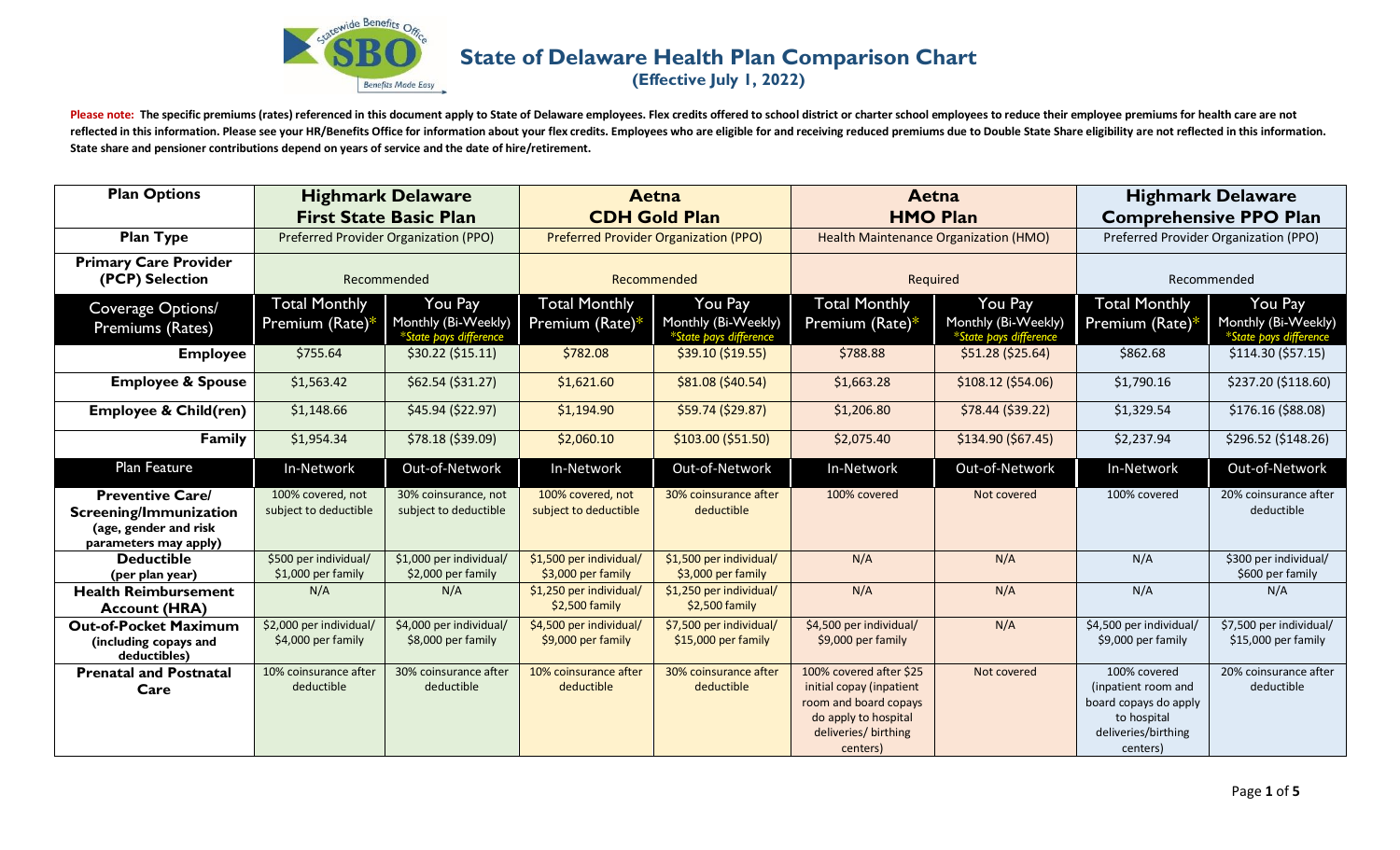| <b>Plan Options</b>                                                                                                                                             | <b>Highmark Delaware</b><br><b>First State Basic Plan</b>                |                                                                          | <b>Aetna</b><br><b>CDH Gold Plan</b>                                     |                                                                          | Aetna<br><b>HMO Plan</b>                                                                                                                |                                               | <b>Highmark Delaware</b><br><b>Comprehensive PPO Plan</b>                                                                                            |                                                                          |
|-----------------------------------------------------------------------------------------------------------------------------------------------------------------|--------------------------------------------------------------------------|--------------------------------------------------------------------------|--------------------------------------------------------------------------|--------------------------------------------------------------------------|-----------------------------------------------------------------------------------------------------------------------------------------|-----------------------------------------------|------------------------------------------------------------------------------------------------------------------------------------------------------|--------------------------------------------------------------------------|
| Plan Feature                                                                                                                                                    | In-Network                                                               | Out-of-Network                                                           | In-Network                                                               | Out-of-Network                                                           | In-Network                                                                                                                              | Out-of-Network                                | In-Network                                                                                                                                           | Out-of-Network                                                           |
| 24/7 Nurse Line                                                                                                                                                 | Yes, no cost                                                             |                                                                          | Yes, no cost                                                             |                                                                          | Yes, no cost                                                                                                                            |                                               | Yes, no cost                                                                                                                                         |                                                                          |
| <b>Primary Care Visit to</b><br>treat an injury or illness<br>(In-person or virtual)                                                                            | 10% coinsurance after<br>deductible                                      | 30% coinsurance after<br>deductible                                      | 10% coinsurance after<br>deductible                                      | 30% coinsurance after<br>deductible                                      | \$15 copay per visit                                                                                                                    | Not covered                                   | \$20 copay per visit                                                                                                                                 | 20% coinsurance after<br>deductible                                      |
| <b>Telemedicine</b><br>(Virtual Doctor Visits)                                                                                                                  | 10% coinsurance after<br>deductible                                      | 30% coinsurance after<br>deductible                                      | 10% coinsurance after<br>deductible                                      | 30% coinsurance after<br>deductible                                      | \$0 copay per visit                                                                                                                     | Not covered                                   | \$0 copay per visit                                                                                                                                  | 20% coinsurance after<br>deductible                                      |
| <b>Urgent Care Visit</b>                                                                                                                                        | 100% covered after<br>\$25 copay per visit                               | 100% covered after<br>\$25 copay per visit                               | 10% coinsurance after<br>deductible                                      | 30% coinsurance after<br>deductible                                      | \$15 copay per visit                                                                                                                    | Not covered                                   | \$20 copay per visit                                                                                                                                 | 20% coinsurance after<br>deductible                                      |
| <b>Emergency Room</b>                                                                                                                                           | 10% coinsurance after<br>deductible                                      | 10% coinsurance after<br>deductible                                      | 10% coinsurance after<br>deductible                                      | 10% coinsurance after<br>deductible                                      | \$200 copay per visit<br>(waived if admitted)                                                                                           | \$200 copay per visit<br>(waived if admitted) | \$200 copay per visit<br>(waived if admitted)                                                                                                        | \$200 copay per visit<br>(waived if admitted)                            |
| <b>Chiropractic Care</b><br>(Requires medical necessity<br>and excludes<br>preventive/maintenance care)<br>Note: No visit maximum for<br>treatment of back pain | 10% coinsurance after<br>deductible for up to<br>30 visits per plan year | 25% coinsurance after<br>deductible for up to 30<br>visits per plan year | 10% coinsurance after<br>deductible for up to 30<br>visits per plan year | 25% coinsurance after<br>deductible for up to 30<br>visits per plan year | Lesser of \$15 copay or<br>20% coinsurance<br>(Referrals required<br>through PCP)                                                       | Not covered                                   | 15% coinsurance for up<br>to 30 visits per plan year                                                                                                 | 20% coinsurance after<br>deductible for up to<br>30 visits per plan year |
| <b>Physical Therapy</b><br>(Requires medical necessity)<br>Note: No visit maximum for<br>treatment of back pain                                                 | 10% coinsurance after<br>deductible                                      | 30% coinsurance after<br>deductible                                      | 10% coinsurance after<br>deductible                                      | 30% coinsurance after<br>deductible                                      | 20% coinsurance for up<br>to 45 visits per<br>illness/injury (Referrals<br>required through PCP)                                        | Not covered                                   | 15% coinsurance                                                                                                                                      | 20% coinsurance after<br>deductible                                      |
| <b>Specialist Visit</b><br>(In-person or virtual)                                                                                                               | 10% coinsurance after<br>deductible                                      | 30% coinsurance after<br>deductible                                      | 10% coinsurance after<br>deductible                                      | 30% coinsurance after<br>deductible                                      | \$25 copay per visit<br>(Referrals required for<br>certain services through<br>PCP)                                                     | Not covered                                   | \$30 copay per visit                                                                                                                                 | 20% coinsurance after<br>deductible                                      |
| Lab Work (Blood Work)<br>Note: Lab Work at a<br>non-preferred non-hospital<br>affiliated lab may not be<br>covered                                              | 10% coinsurance after<br>deductible                                      | 30% coinsurance after<br>deductible                                      | 10% coinsurance after<br>deductible                                      | 30% coinsurance after<br>deductible                                      | LabCorp and Quest<br>Diagnostics Lab<br>(Preferred): \$10 copay<br>per visit<br>Hospital/Other Lab<br>Facility: \$50 copay per<br>visit | Not covered                                   | In-Network Non-<br><b>Hospital Affiliated Lab</b><br>(Preferred): \$10 copay<br>per visit<br>Hospital/Other Lab<br>Facility: \$50 copay per<br>visit | 20% coinsurance after<br>deductible                                      |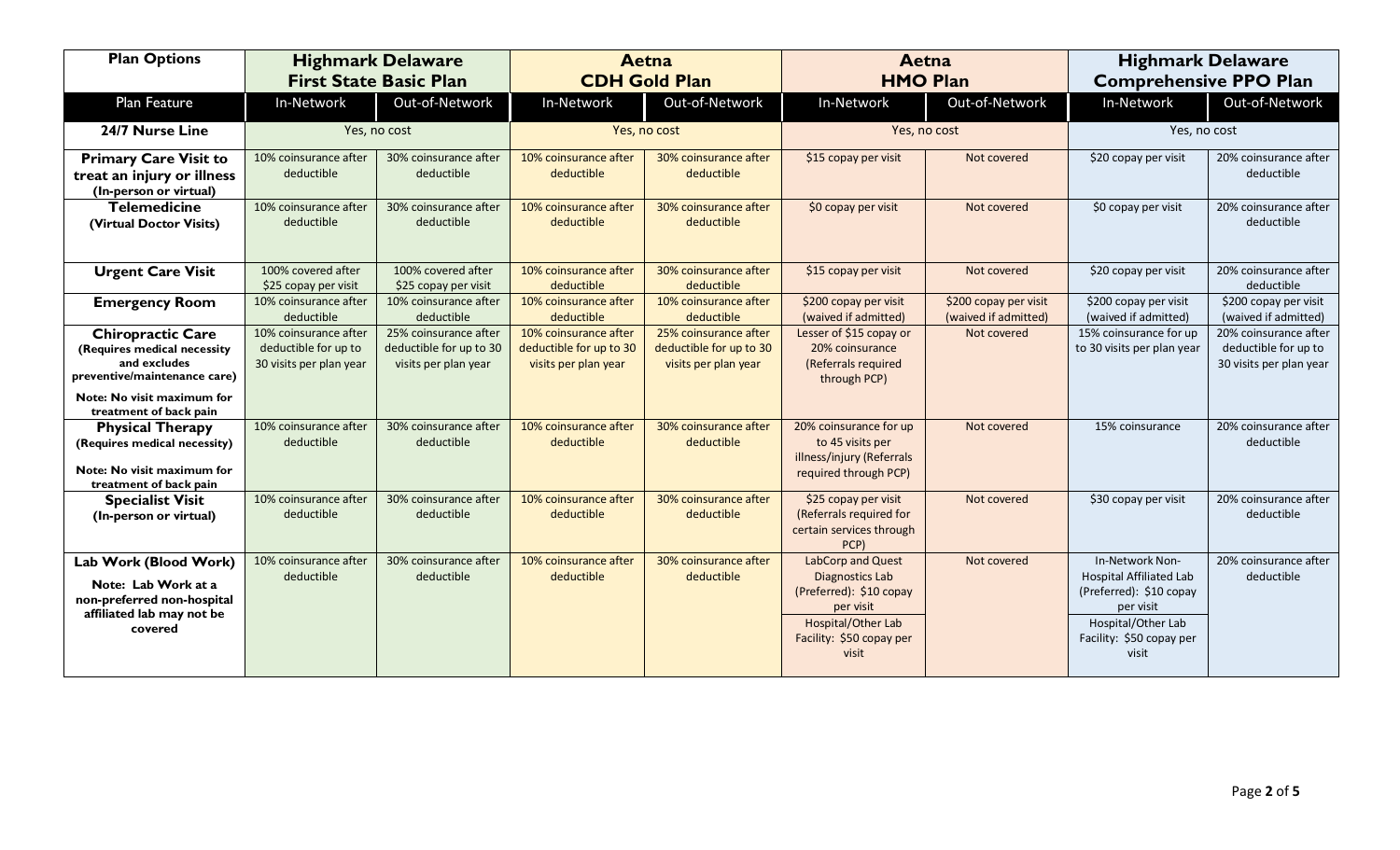| <b>Plan Options</b>                               |                                                                       | <b>Highmark Delaware</b><br><b>First State Basic Plan</b> |                                     | Aetna<br><b>CDH Gold Plan</b>       |                                     | Aetna<br><b>HMO Plan</b>                                                                                                                                         |                | <b>Highmark Delaware</b><br><b>Comprehensive PPO Plan</b>                                                                    |                                     |
|---------------------------------------------------|-----------------------------------------------------------------------|-----------------------------------------------------------|-------------------------------------|-------------------------------------|-------------------------------------|------------------------------------------------------------------------------------------------------------------------------------------------------------------|----------------|------------------------------------------------------------------------------------------------------------------------------|-------------------------------------|
|                                                   | Plan Feature                                                          | In-Network                                                | Out-of-Network                      | In-Network                          | Out-of-Network                      | In-Network                                                                                                                                                       | Out-of-Network | In-Network                                                                                                                   | Out-of-Network                      |
|                                                   | <b>Basic</b><br><b>Imaging/Radiology</b><br>(i.e., X-Ray, Ultrasound) | 10% coinsurance after<br>deductible                       | 30% coinsurance after<br>deductible | 10% coinsurance after<br>deductible | 30% coinsurance after<br>deductible | Non-Hospital Affiliated<br><b>Freestanding Facility</b><br>(Preferred): \$0 copay<br>per visit (Referrals<br>required through PCP)<br><b>Hospital Affiliated</b> | Not covered    | Non-Hospital Affiliated<br><b>Freestanding Facility</b><br>(Preferred): \$0 copay<br>per visit<br><b>Hospital Affiliated</b> | 20% coinsurance after<br>deductible |
|                                                   |                                                                       |                                                           |                                     |                                     |                                     | Facility: \$50 copay per<br>visit (Referrals required<br>through PCP)                                                                                            |                | Facility: \$50 copay per<br>visit                                                                                            |                                     |
| <b>High-Tech</b><br><b>Imaging/Radiology</b>      | (i.e., MRI, CT Scan)                                                  | 10% coinsurance after<br>deductible                       | 30% coinsurance after<br>deductible | 10% coinsurance after<br>deductible | 30% coinsurance after<br>deductible | Non-Hospital Affiliated<br><b>Freestanding Facility</b><br>(Preferred): \$0 copay<br>per visit                                                                   | Not covered    | Non-Hospital Affiliated<br><b>Freestanding Facility</b><br>(Preferred): \$0 copay<br>per visit                               | 20% coinsurance after<br>deductible |
|                                                   | <b>Note: Requires a prior</b><br>authorization                        |                                                           |                                     |                                     |                                     | <b>Hospital Affiliated</b><br>Facility: \$75 copay per<br>visit                                                                                                  |                | <b>Hospital Affiliated</b><br>Facility: \$75 copay per<br>visit                                                              |                                     |
| Mental<br>Health,<br><b>Behavioral</b><br>Health, | Outpatient<br><b>Services</b>                                         | 10% coinsurance after<br>deductible                       | 30% coinsurance after<br>deductible | 10% coinsurance after<br>deductible | 30% coinsurance after<br>deductible | \$15 copay per visit                                                                                                                                             | Not covered    | \$20 copay per visit<br><b>Intensive Outpatient</b><br>Care 100% covered                                                     | 20% coinsurance after<br>deductible |
| and<br><b>Substance</b><br><b>Abuse</b>           | Inpatient<br><b>Services</b>                                          | 10% coinsurance after<br>deductible                       | 30% coinsurance after<br>deductible | 10% coinsurance after<br>deductible | 30% coinsurance after<br>deductible | \$100 copay per day with<br>max of \$200 per<br>admission                                                                                                        | Not covered    | \$100 copay per day<br>with max of \$200 per<br>admission                                                                    | 20% coinsurance after<br>deductible |
|                                                   | <b>Outpatient Surgery</b>                                             | 10% coinsurance after<br>deductible                       | 30% coinsurance after<br>deductible | 10% coinsurance after<br>deductible | 30% coinsurance after<br>deductible | <b>Ambulatory Center:</b><br>\$50 copay per visit<br><b>Hospital Facility:</b><br>\$100 copay per visit                                                          | Not covered    | <b>Ambulatory Center:</b><br>\$50 copay per visit<br>Hospital Facility:<br>\$100 copay per visit                             | 20% coinsurance after<br>deductible |
|                                                   | <b>Hospital Admission</b>                                             | 10% coinsurance after<br>deductible                       | 30% coinsurance after<br>deductible | 10% coinsurance after<br>deductible | 30% coinsurance after<br>deductible | \$100 copay per day with<br>max of \$200 per<br>admission                                                                                                        | Not covered    | \$100 copay per day<br>with max of \$200 per<br>admission                                                                    | 20% coinsurance after<br>deductible |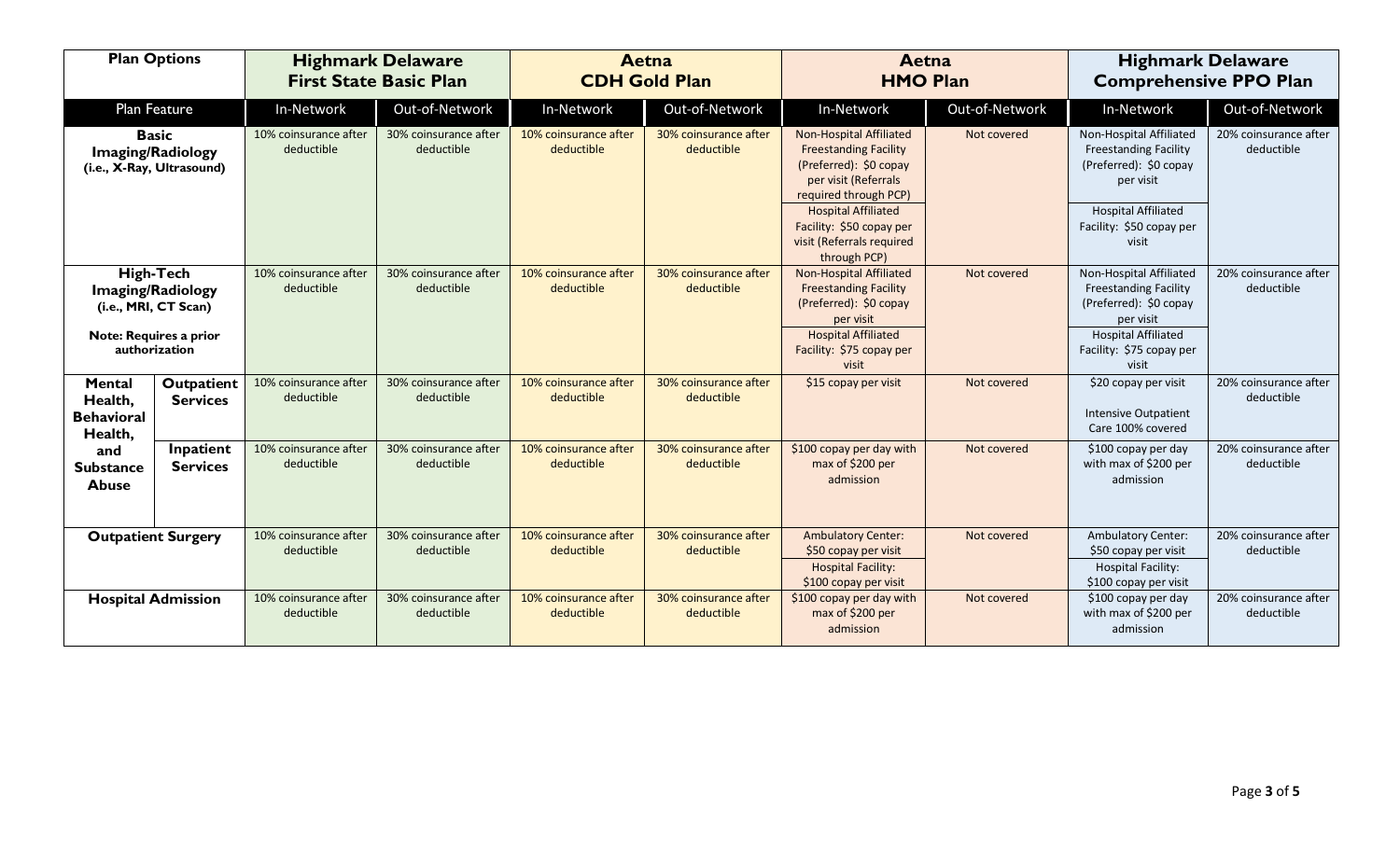| <b>Plan Options</b>                                                                                                                                                                                                                  | <b>Highmark Delaware</b><br><b>First State Basic Plan</b>                                                                        |                                     | <b>Aetna</b><br><b>CDH Gold Plan</b>                                                                                                    |                                     | Aetna<br><b>HMO Plan</b>                                                                                                                           |                | <b>Highmark Delaware</b><br><b>Comprehensive PPO Plan</b>                                                                                   |                                     |  |
|--------------------------------------------------------------------------------------------------------------------------------------------------------------------------------------------------------------------------------------|----------------------------------------------------------------------------------------------------------------------------------|-------------------------------------|-----------------------------------------------------------------------------------------------------------------------------------------|-------------------------------------|----------------------------------------------------------------------------------------------------------------------------------------------------|----------------|---------------------------------------------------------------------------------------------------------------------------------------------|-------------------------------------|--|
| Center of Excellence (COE)*: Costs noted are for an inpatient stay.<br>Note: Highmark refers to COE facilities as Blue Distinction Centers and Aetna refers to COE facilities as Institutes of Quality and Institutes of Excellence. |                                                                                                                                  |                                     |                                                                                                                                         |                                     |                                                                                                                                                    |                |                                                                                                                                             |                                     |  |
| Plan Feature                                                                                                                                                                                                                         | In-Network                                                                                                                       | Out-of-Network                      | In-Network                                                                                                                              | Out-of-Network                      | In-Network                                                                                                                                         | Out-of-Network | In-Network                                                                                                                                  | Out-of-Network                      |  |
| <b>Orthopedic</b><br>(hip replacement/<br>knee replacement)<br>Note: Requires a prior<br>authorization                                                                                                                               | 10% coinsurance after<br>deductible                                                                                              | 30% coinsurance after<br>deductible | 10% coinsurance after<br>deductible                                                                                                     | 30% coinsurance after<br>deductible | COE Facility*<br>(Preferred): \$100 copay<br>per day;<br>\$200 copay max per<br>admission<br>Non-COE Facility: \$500<br>copay per admission        | Not covered    | COE Facility*<br>(Preferred): \$100 copay<br>per day;<br>\$200 copay max per<br>admission<br>Non-COE Facility: \$500<br>copay per admission | 20% coinsurance after<br>deductible |  |
| <b>Spine</b><br>(i.e., Cervical and lumbar<br>fusion, cervical<br>laminectomy, and lumbar<br>laminectomy/ discectomy<br>procedures)<br><b>Note: Requires a prior</b><br>authorization                                                | 10% coinsurance after<br>deductible                                                                                              | 30% coinsurance after<br>deductible | 10% coinsurance after<br>deductible                                                                                                     | 30% coinsurance after<br>deductible | <b>COE Facility*</b><br>(Preferred): \$100 copay<br>per day;<br>\$200 copay max per<br>admission<br>Non-COE Facility: \$500<br>copay per admission | Not covered    | COE Facility*<br>(Preferred): \$100 copay<br>per day;<br>\$200 copay max per<br>admission<br>Non-COE Facility: \$500<br>copay per admission | 20% coinsurance after<br>deductible |  |
| <b>Bariatric</b><br><b>Note: Requires a prior</b><br>authorization                                                                                                                                                                   | COE Facility*<br>(Preferred):<br>10% coinsurance after<br>deductible<br>Non-COE Facility:<br>25% coinsurance after<br>deductible | 45% coinsurance after<br>deductible | <b>COE Facility*</b><br>(Preferred):<br>10% coinsurance after<br>deductible<br>Non-COE Facility:<br>25% coinsurance after<br>deductible | 45% coinsurance after<br>deductible | COE Facility*<br>(Preferred): \$100 copay<br>per day;<br>\$200 copay max per<br>admission<br>Non-COE Facility:<br>25% coinsurance                  | Not covered    | COE Facility*<br>(Preferred): \$100 copay<br>per day;<br>\$200 copay max per<br>admission<br>Non-COE Facility:<br>25% coinsurance           | 45% coinsurance after<br>deductible |  |
| Transplants**<br>(For Highmark plans, does<br>not apply to kidney and<br>bone marrow/stem cell)<br><b>Note: Requires a prior</b><br>authorization                                                                                    | COE Facility*<br>(Preferred):<br>10% coinsurance after<br>deductible<br>Non-COE Facility:<br>30% coinsurance after<br>deductible | 30% coinsurance after<br>deductible | <b>COE Facility*</b><br>(Preferred):<br>10% coinsurance after<br>deductible<br>Non-COE Facility:<br>30% coinsurance after<br>deductible | 30% coinsurance after<br>deductible | COE Facility*<br>(Preferred): \$100 copay<br>per day;<br>\$200 copay max per<br>admission<br>Non-COE Facility:<br>Not covered                      | Not covered    | COE Facility*<br>(Preferred): \$100 copay<br>per day;<br>\$200 copay max per<br>admission<br>Non-COE Facility:<br>20% coinsurance           | 20% coinsurance after<br>deductible |  |

\*Aetna and Highmark Delaware have designated certain healthcare facilities within their provider network as Centers of Excellence, or simply COE Facilities. COE Facilities have been identified as delivering high-quality se outcomes for specific procedures or conditions. This means improved outcomes and reduced cost, which includes delivering surgery and post-operative care more efficiently and with lower risk of complications and readmissions.

\*\*Members are encouraged to review the Highmark or Aetna plan documents for details regarding coverage.